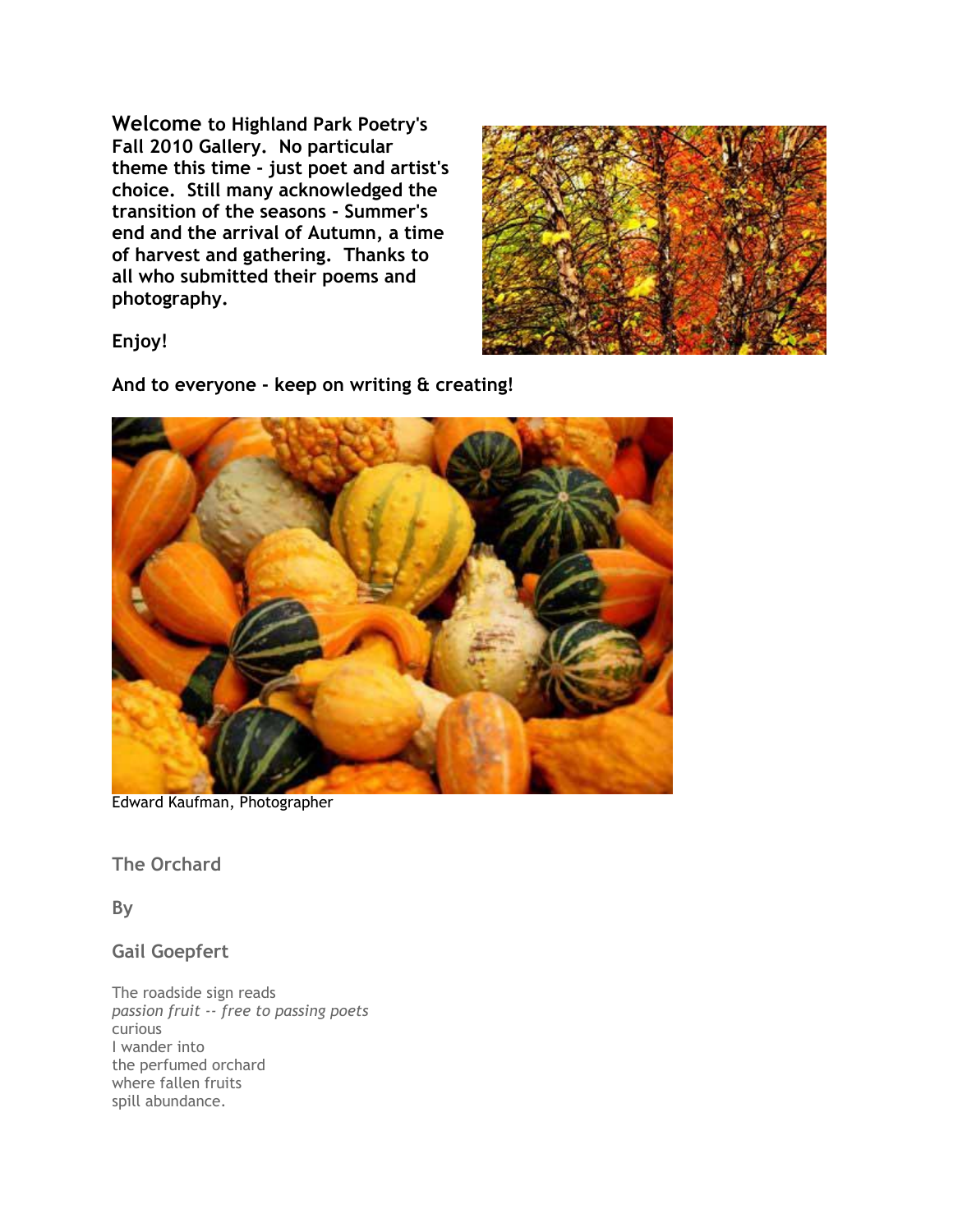I choose one halve it and the nectar sprays droplets that wet my lips with the tang of inspiration.

*Plenty,* I whisperothers thirsting may pass by.

I scatter the seeds cradled in the ripe pulp knowing that some day I will return for their ambrosia when my mind muddled by intrusions fruitless hungers for more.



## **Taffy Apples**

Gail Goepfert, Photographer

**By** 

#### **Michael Brownstein**

The first time we made taffy apples it was not a first kiss

nor was it our daughter walking down the beaver littered beach with her first real boyfriend and so I thought: sugar, butter and heavy cream is not enough.

(There is never enough sugar in sugar.)

You must add dark corn syrup and Bailey's to make the surface brown-skinned smooth and when it is warm enough and your finger eases into its flesh,

it's not like the first time you lay naked with someone you thought you loved, their teeth tasting the fat at your neck,

and, no, daughter, it's not the romantic notion of sand between your toes --

it's just a caramel apple, sweet enough, nothing more.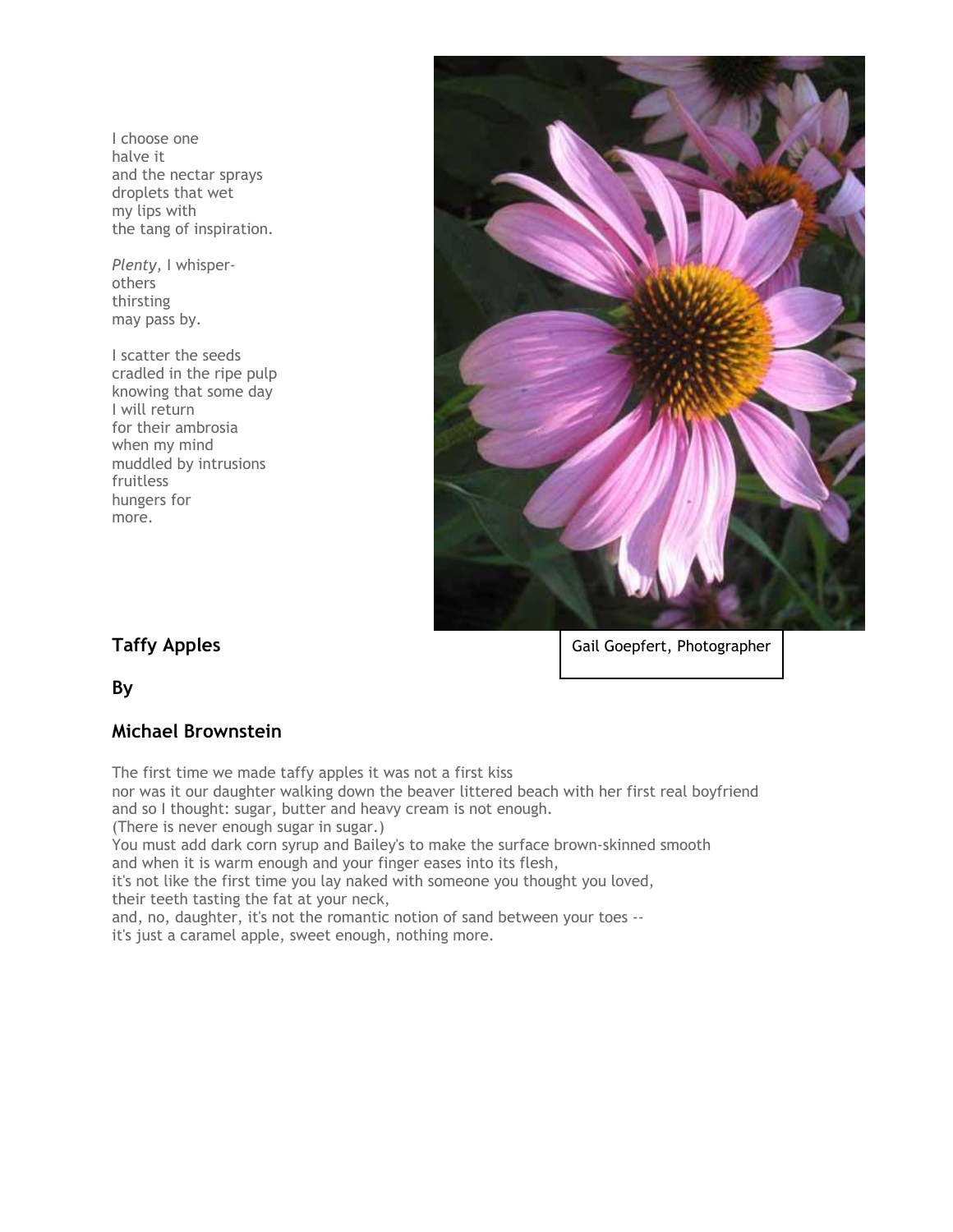# **Harvest Moon**

#### **By**

## **MJ Gabrielson**

*With acknowledgments to Ted Hughes' The Harvest Moon*

tasseled yellow corn passed green built miles, sprouted warm

rich soil below sunned cooled night above muddied riverbeds

tired wheels ground four-lane acres

destined flat planed broad ruddy barns burnt

on blue grayed clouds trod small along

August tanned fields low beans laid thick beside hot

treads speeding past fenced, long bushels

acres torn open tilled green ripened

silk, yellowed kernels sped past a flame-red

moon



Edward Kaufman, Photographer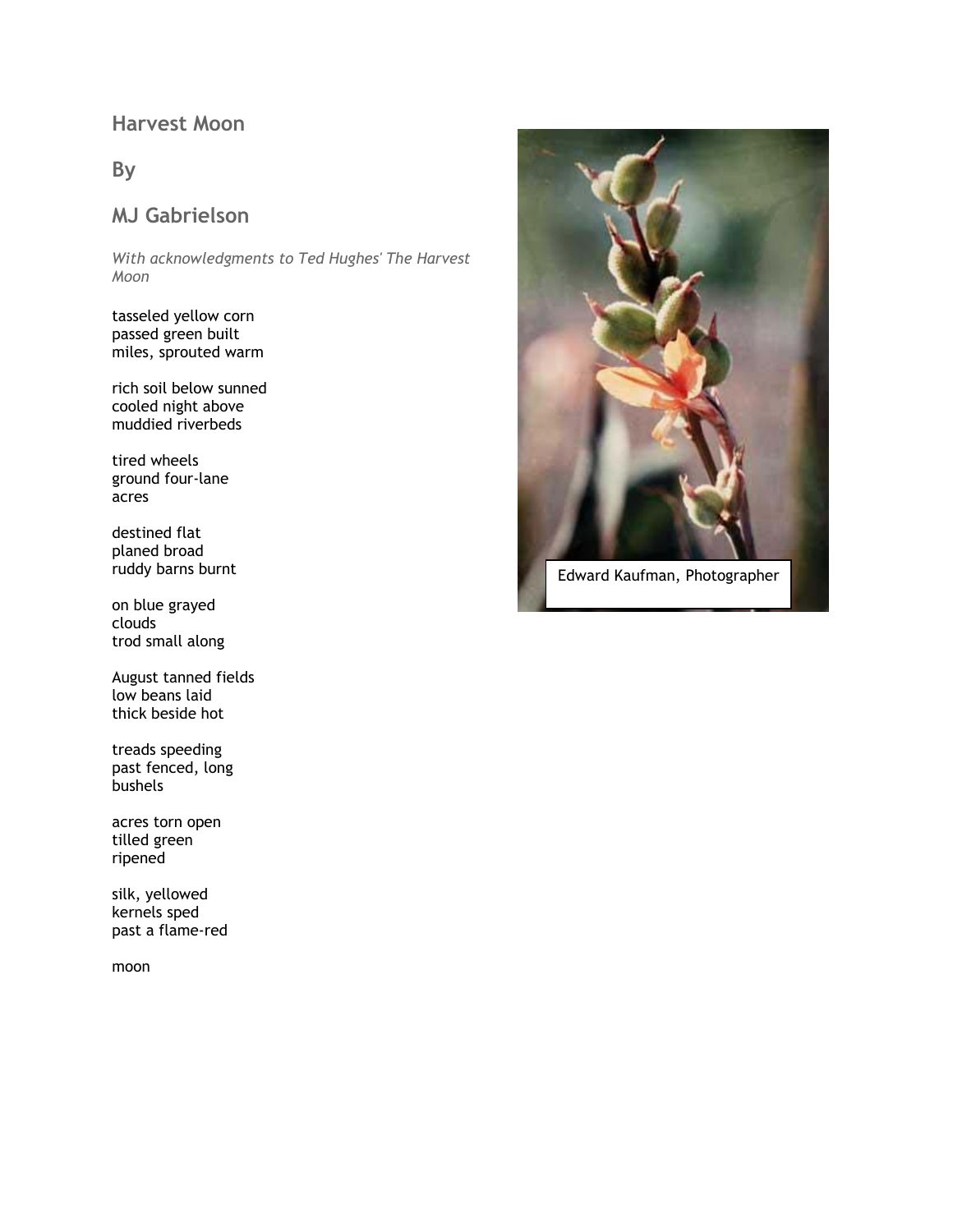**The Dead of Autumn**

#### **By**

**Charlotte Digregorio**

Daylight overtakes her. She rises and drifts outside in a vapor of languor vanishing into morning mist, a hapless bird in fog floating beneath scraps of clouds.

She finds herself in a garden of motionless air wilted daisies faded cherry blossoms and dewy ferns beside pavement.

Remnants of life in grayness of time.



Laurence Segil, Photographer



William Hicks, Photographer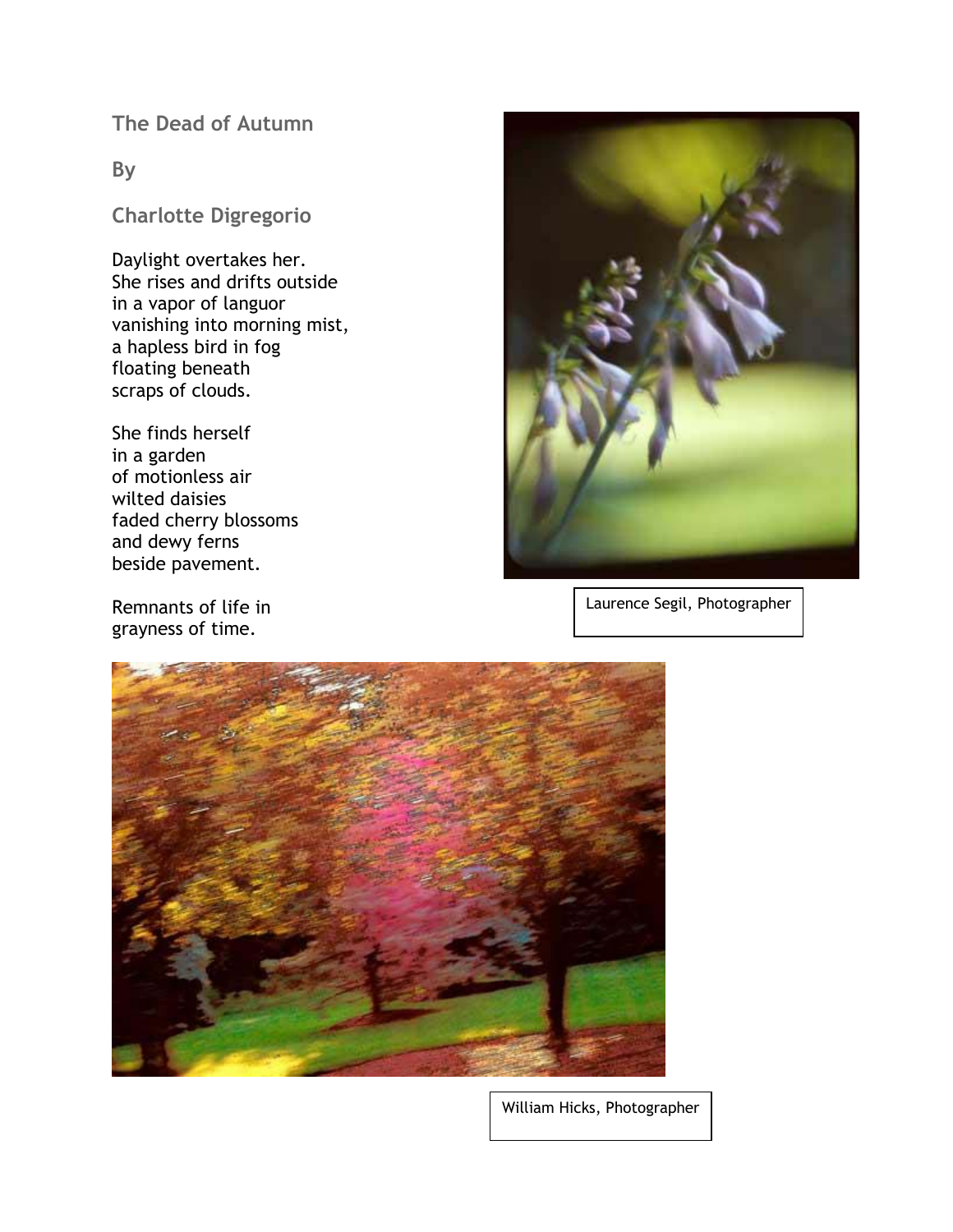**My Mind** 

**By** 

**William Hicks**

my mind can't adjust to late-night darkness deep inside corners of muddy books that puddle in my head



Edward Kaufman, Photographer

**The Arch of Titus** 

**By** 

**Robert Klein Engler**

*To read more of Robert's writing, you may purchase his books of poetry from www.lulu.com.* 

They took the menorah and table for showbread

then melted them down to build the Coliseum. Don't dwell on it. The dead must bury the dead. The Temple's just a wall. No lapis super lapidum.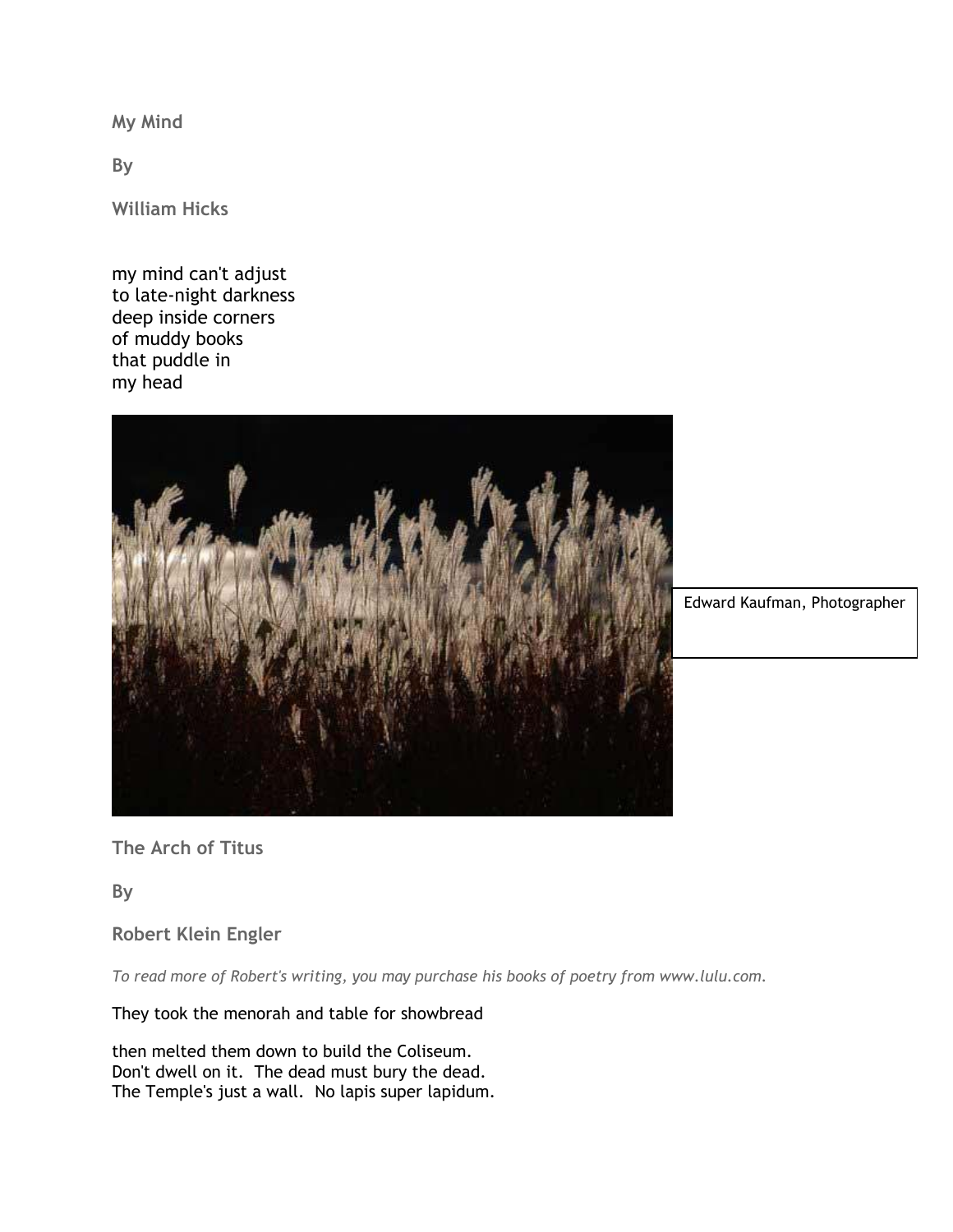He takes his Sunday Times to the front room. Coffee and orange juice wait upon a tray. The dawn is still, the day is poised to bloom. He taps his cigarette into an antique ashtray.

A blue bowl holds peaches, plums and pears. The scent of ripeness passes from the face of it. He knows his lover's sound asleep upstairs. They spend desire, while we spend counterfeit.

More pens and books, that's all our money buys.



Laurence Segil, Photographer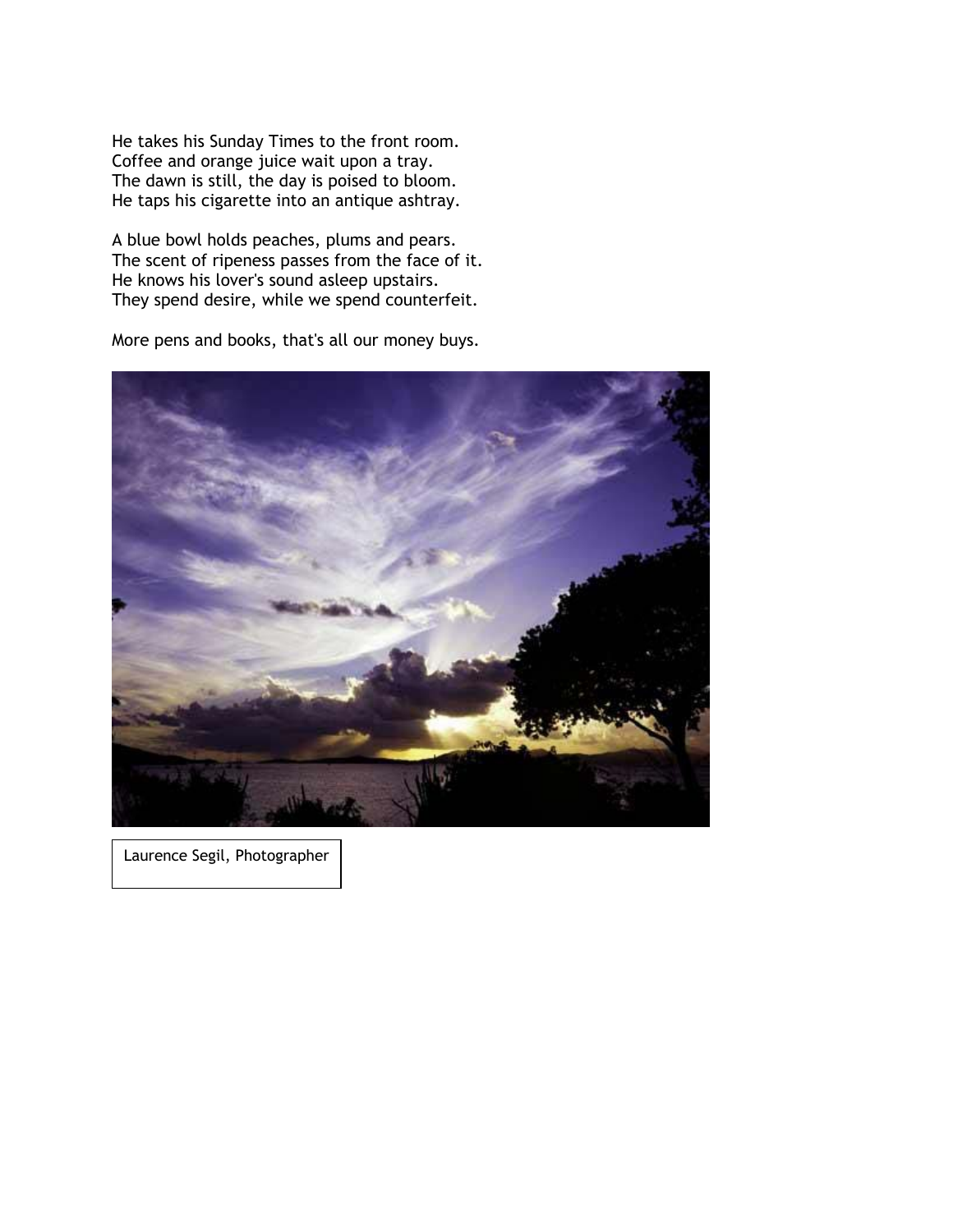**Seagull**

**By**

**Donna L. Ritter**

The seagull, The helpless one, Crying out in pain and agony.

Yet, Able to fly, Above the powerful waves of the ocean.

God's power, His awesome power is in the waves. His strong and might arms direct the waves toward the shoreline.

The seagull knows this. That is why it continues on its journey, Soaring majestically higher and higher out of sight.

But God knows of its existence, And the power it has to fly to the greatest heights.

For God gave this power to the seagull. The seagull and God are one. For the seagull listens to the Father for guidance; And believes the power comes from Him.

And it draws on this almighty power, To proclaim His Glory, IN his cries of pain and agony.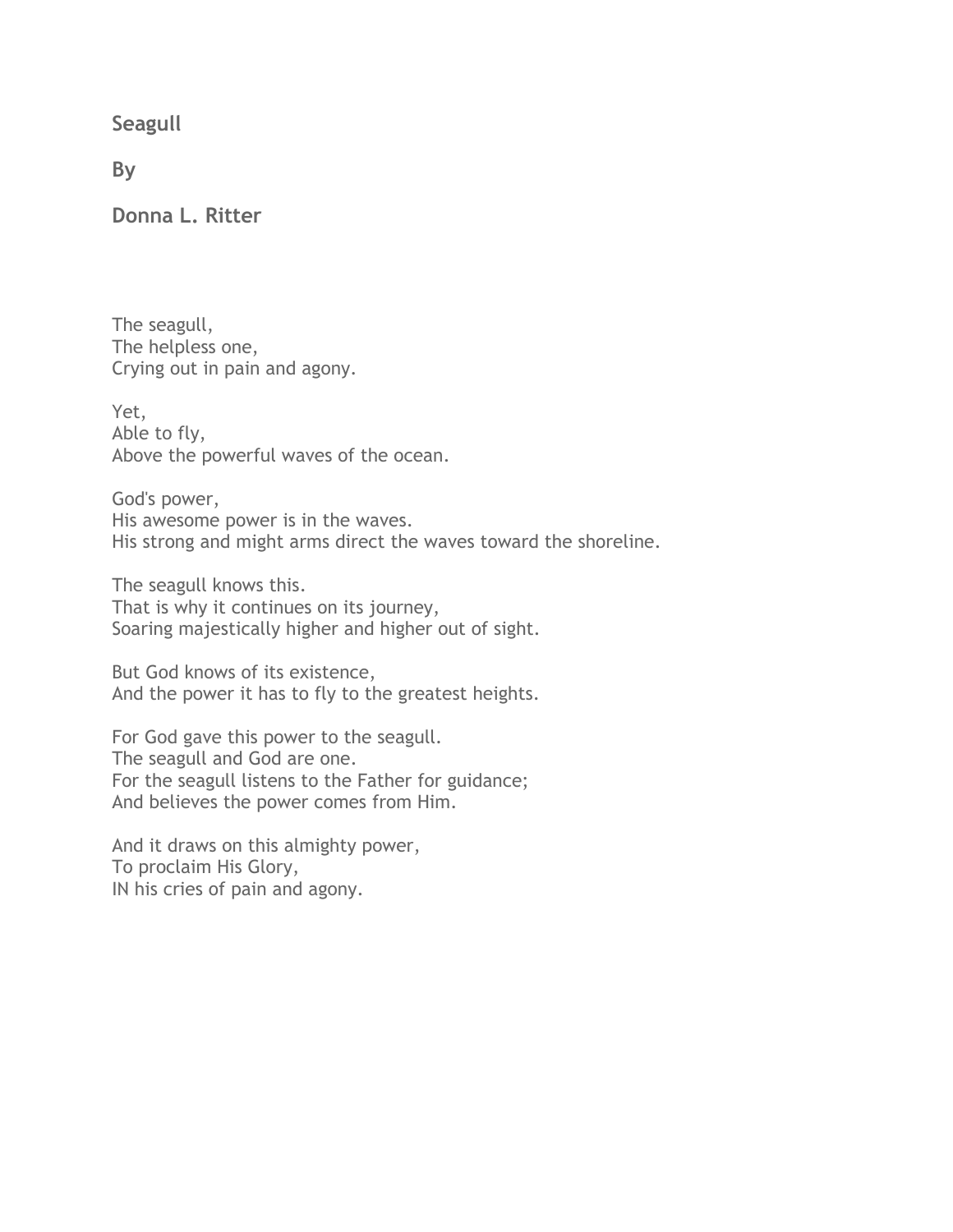

William Hicks, Photographer

**Breathing**

**By**

**William Hicks**

A cold front complicated love today as lack of simple fresh oxygen, cool, clean and necessary, couldn't blow from Mid to West but instead created snow in the South.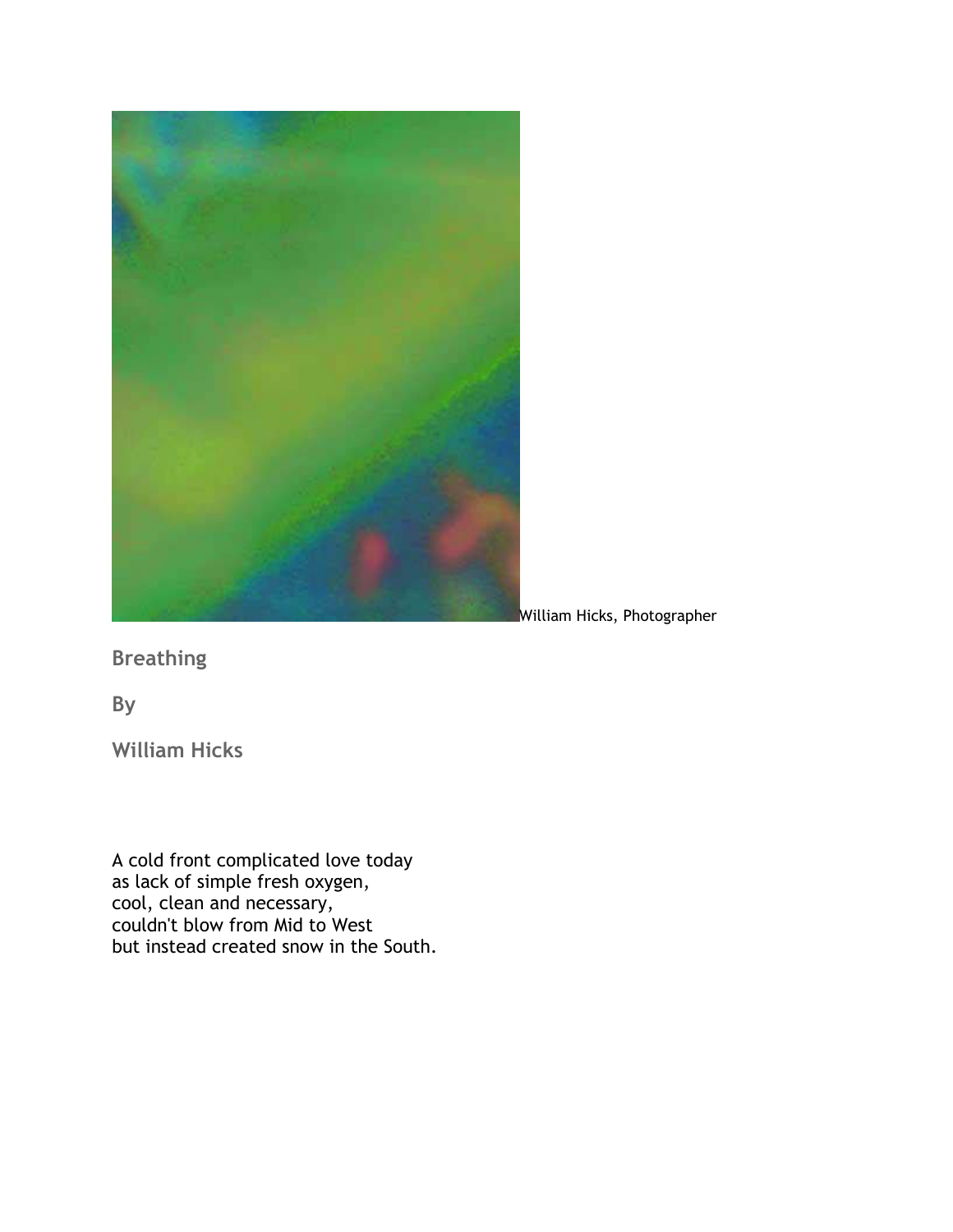

Gail Goepfert, Photographer

**Vacation Blues**

**By**

### **Kenny Sommer**

The workers want to work. Enough planting seeds, scare crows The Harvest Moon, bringing lots of weeds Endless summer has lost its flow? In the key of X, why so to dry Peaceful fall in an intense dream Lusting sweet, paying Sam, a day off for prayer Break a chair, volunteer, a coming back. Street wise, inside jokes, rusted roots Couldn't join the force? FDA, tests went wrong Wounded, begging with a stem, a cross. Suicide seemed the light? The slaves figured out they were home Never again, remember, we are not alone.